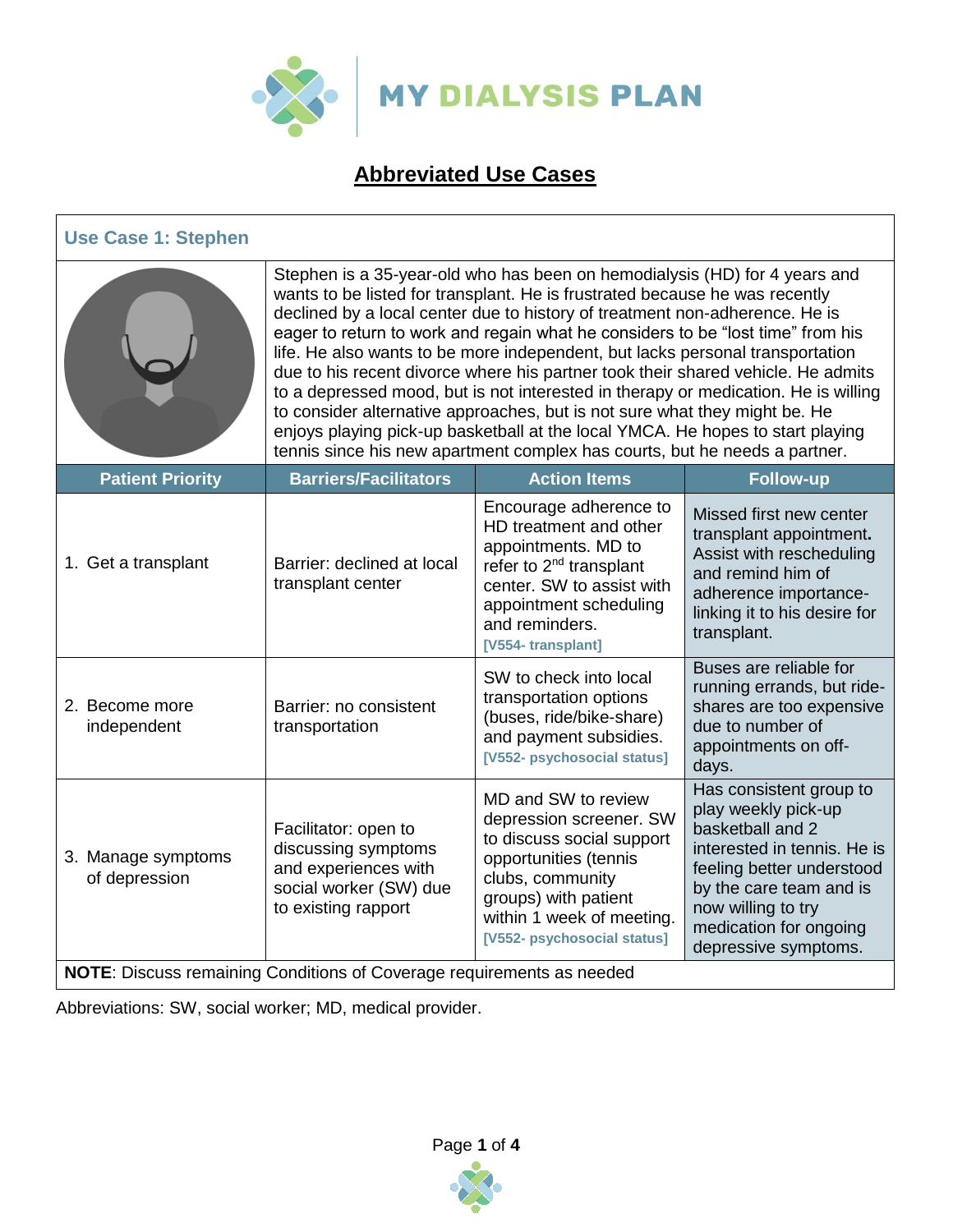| <b>Use Case 2: Raymond</b>                                            |                                                                                                                                                                                                                                                                                                                                                                                                                                                                                                                                                                                                                                                                                                                                                                                                                                                                                                                                                                                                            |                                                                                                                                                                            |                                                                                                                                                                                                                                                      |  |
|-----------------------------------------------------------------------|------------------------------------------------------------------------------------------------------------------------------------------------------------------------------------------------------------------------------------------------------------------------------------------------------------------------------------------------------------------------------------------------------------------------------------------------------------------------------------------------------------------------------------------------------------------------------------------------------------------------------------------------------------------------------------------------------------------------------------------------------------------------------------------------------------------------------------------------------------------------------------------------------------------------------------------------------------------------------------------------------------|----------------------------------------------------------------------------------------------------------------------------------------------------------------------------|------------------------------------------------------------------------------------------------------------------------------------------------------------------------------------------------------------------------------------------------------|--|
|                                                                       | Raymond is a 48-year-old who initially had HD-dependent acute kidney injury,<br>but was declared to have end-stage kidney disease 2 months ago. He is having<br>difficulty coming to grips with his new "end-stage" diagnosis and feels hopeless.<br>He struggles with social isolation and anxiety during treatments – frequently<br>signing off early. His last Kt/V was below target. Upon probing, the care team<br>identifies that Raymond often cramps toward the end of his treatments. He has<br>never mentioned this before. Just the thought of cramping makes him anxious,<br>leading him to sign-off treatment early. He is neither engaged nor activated in his<br>care (self-proclaimed), in part, because he feels helpless. He connects with<br>some of the patient care technicians (PCTs) and nurses (RNs) who share his<br>love of video games and sci-fi movies, but wants more interaction with his other<br>care team members as he is coming to terms with being on HD longer-term. |                                                                                                                                                                            |                                                                                                                                                                                                                                                      |  |
| <b>Patient Priority</b>                                               | <b>Barriers/Facilitators</b>                                                                                                                                                                                                                                                                                                                                                                                                                                                                                                                                                                                                                                                                                                                                                                                                                                                                                                                                                                               | <b>Action Items</b>                                                                                                                                                        | <b>Follow-up</b>                                                                                                                                                                                                                                     |  |
| 1. More interaction and<br>stronger relationships<br>with care team   | Barrier: frequent early<br>sign-off and social<br>isolation                                                                                                                                                                                                                                                                                                                                                                                                                                                                                                                                                                                                                                                                                                                                                                                                                                                                                                                                                | SW (as requested by<br>patient) to perform<br>weekly check-ins near<br>the end of treatment to<br>encourage adherence<br>and build rapport.<br>[V552- psychosocial status] | Proudly reports<br>improvement in<br>adherence and enjoys<br>having SW as a point<br>person for the care team.<br>Requests another private<br>care plan meeting with<br>entire team. Schedule<br>meeting.                                            |  |
| 2. Reduce cramping                                                    | Barriers: high interdialytic<br>weight gains and<br>associated high<br>ultrafiltration rates that<br>have worsened since<br>his urine output has<br>dropped off                                                                                                                                                                                                                                                                                                                                                                                                                                                                                                                                                                                                                                                                                                                                                                                                                                            | RD to educate about salt<br>restriction to help reduce<br>his weight gains.<br>[V545- nutritional status]<br>[V544- dialysis dose]                                         | Unable to reduce salt<br>intake despite<br>individualized coaching.<br>Agreed to 4-week trial of<br>extending his treatments<br>by 20 minutes. Cramping<br>improved, and he opted<br>to continue with longer<br>treatment time. Kt/V now<br>at goal. |  |
| 3. Manage intradialytic<br>anxiety                                    | Barriers: not reporting<br>intradialytic cramping<br>due to feelings of<br>disconnection from the<br>care team, worsening his<br>anxiety                                                                                                                                                                                                                                                                                                                                                                                                                                                                                                                                                                                                                                                                                                                                                                                                                                                                   | Encourage patient<br>communication with<br>PCTs and RNs about<br>symptoms. RN to<br>continue to monitor<br>cramps.<br>[V552- psychosocial status]                          | Communicates more<br>openly with PCTs and<br>RNs about symptoms,<br>making him feel more<br>connected and<br>understood by his care<br>team. Anxiety improved<br>with cramping alleviation.                                                          |  |
| NOTE: Discuss remaining Conditions of Coverage requirements as needed |                                                                                                                                                                                                                                                                                                                                                                                                                                                                                                                                                                                                                                                                                                                                                                                                                                                                                                                                                                                                            |                                                                                                                                                                            |                                                                                                                                                                                                                                                      |  |

Abbreviations: SW, social worker; MD, medical provider.

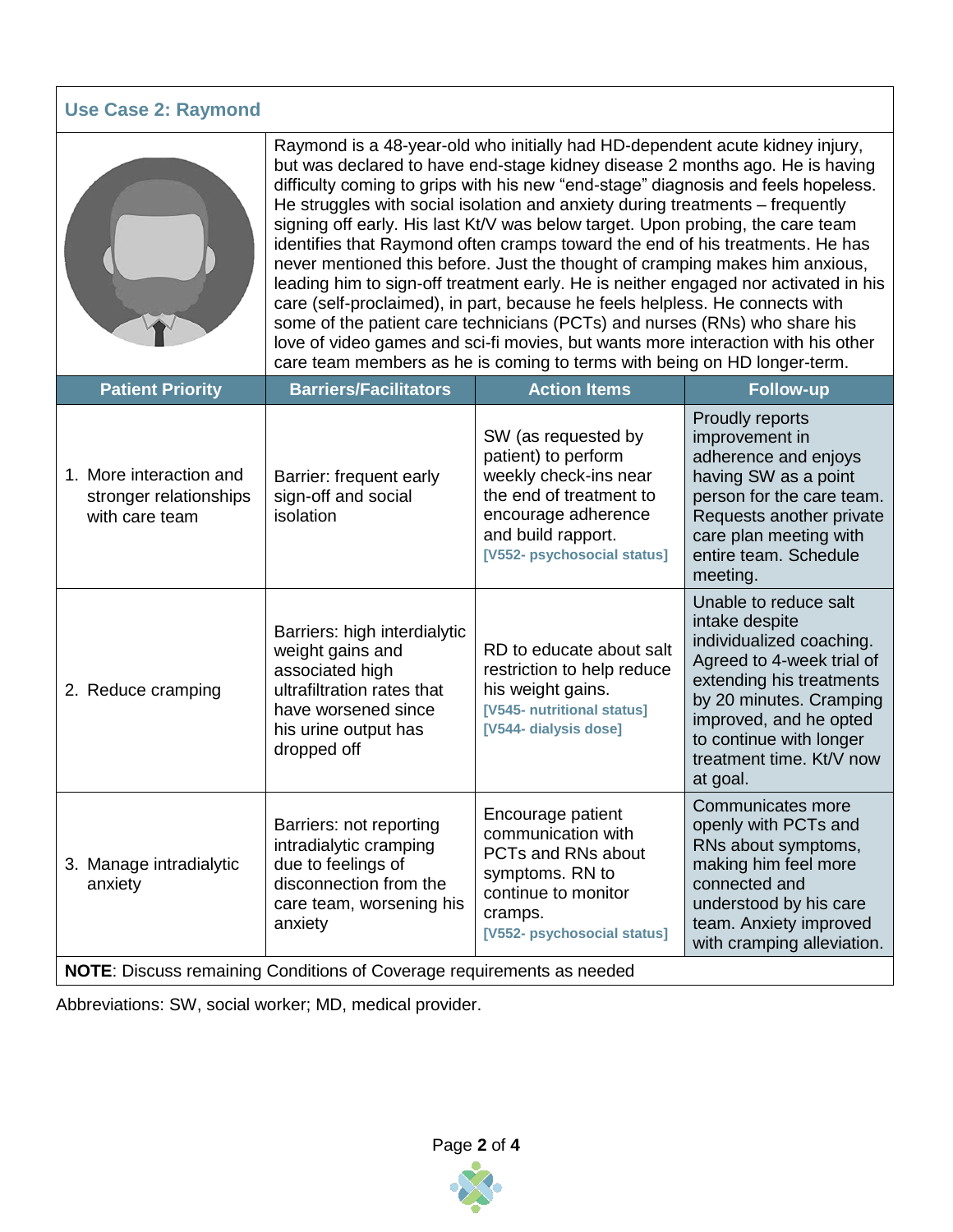## **Detailed Use Case**

| <b>Use Case 3: Gloria</b>                                                                                          |                                                                                                                                                                                                                                                                                                                                                                                                                                                                                                                                                                                                                                                                                                                                                                                                                                                                                                                                                                                                                                                                                                        |  |  |
|--------------------------------------------------------------------------------------------------------------------|--------------------------------------------------------------------------------------------------------------------------------------------------------------------------------------------------------------------------------------------------------------------------------------------------------------------------------------------------------------------------------------------------------------------------------------------------------------------------------------------------------------------------------------------------------------------------------------------------------------------------------------------------------------------------------------------------------------------------------------------------------------------------------------------------------------------------------------------------------------------------------------------------------------------------------------------------------------------------------------------------------------------------------------------------------------------------------------------------------|--|--|
| Pre person-centered care planning state                                                                            |                                                                                                                                                                                                                                                                                                                                                                                                                                                                                                                                                                                                                                                                                                                                                                                                                                                                                                                                                                                                                                                                                                        |  |  |
| <b>Description</b>                                                                                                 | Gloria is a 71-year-old woman with type 1 diabetes (hemoglobin A1c=8), heart<br>failure and osteoarthritis and has been on HD for 3 years. She drives but has<br>difficulty with stairs and prolonged standing. She takes carvedilol, lisinopril,<br>glargine, aspart, sertraline, omeprazole, sevelamer, acetaminophen, and renal<br>vitamin at home and receives mircera, calcitriol, and oral nutritional supplement<br>at dialysis. Her anemia and blood pressure/fluid parameters are all at goal. Her<br>Kt/V is 1.6 and albumin 3.8 g/dL. She is opposed to transplant for religious<br>reasons. Gloria was on peritoneal dialysis (PD) for 3 years but transitioned to in-<br>center HD after membrane failure. She is widowed and does not want to try<br>home HD alone. She has an advanced directive. She enjoys watching television,<br>reading, and gardening. Her daughter Sydney lives nearby and attends most of<br>Gloria's medical appointments, but has not met her dialysis care team. Sydney<br>has 2-year-old twin daughters; Gloria prefers her family not see her at dialysis. |  |  |
|                                                                                                                    | Dialysis: MWF 1 <sup>st</sup> shift, 4 hours, target weight 75 kg, 2 kg weight gains, pre-HD<br>BP 145 mmHg, no intradialytic hypotension                                                                                                                                                                                                                                                                                                                                                                                                                                                                                                                                                                                                                                                                                                                                                                                                                                                                                                                                                              |  |  |
|                                                                                                                    | Gloria is due for her annual care plan in 4 weeks. Most care team members are<br>aware of the above information, but the nephrologist is unaware of the activities<br>she enjoys. In general, Gloria is considered a "good" patient (labs near goal and<br>HD-adherent). Gloria's past care plans were completed quickly at chairside with<br>no new problems identified and no treatment changes made.                                                                                                                                                                                                                                                                                                                                                                                                                                                                                                                                                                                                                                                                                                |  |  |
| <b>Pre-conditions</b>                                                                                              | Since starting HD, Gloria has suffered from washout symptoms post-HD. She                                                                                                                                                                                                                                                                                                                                                                                                                                                                                                                                                                                                                                                                                                                                                                                                                                                                                                                                                                                                                              |  |  |
| 1) Post-dialysis fatigue<br>limits her ability to spend<br>time with grandchildren,<br>a significant source of joy | has occasionally mentioned feeling fatigued to her favorite RN and PCT. She<br>accepts her 5-hour nap after dialysis as "normal," and she does not recover from<br>HD until lunchtime the next day. Gloria wants to spend more time with her<br>grandkids, but is too tired in the mornings when they are not at daycare.                                                                                                                                                                                                                                                                                                                                                                                                                                                                                                                                                                                                                                                                                                                                                                              |  |  |
| 2) Arthritic knee pain<br>prevents her from<br>gardening                                                           | Gloria also has worsening arthritic knee pain. Acetaminophen no longer<br>alleviates the pain, preventing her from gardening. She had a PCP prior to<br>dialysis, but has stopped seeing him. She has not mentioned her knee pain at<br>dialysis as she feels it is not dialysis-related.                                                                                                                                                                                                                                                                                                                                                                                                                                                                                                                                                                                                                                                                                                                                                                                                              |  |  |
| Person-centered care planning approach                                                                             |                                                                                                                                                                                                                                                                                                                                                                                                                                                                                                                                                                                                                                                                                                                                                                                                                                                                                                                                                                                                                                                                                                        |  |  |
| 1. Prepare for meeting - patient                                                                                   |                                                                                                                                                                                                                                                                                                                                                                                                                                                                                                                                                                                                                                                                                                                                                                                                                                                                                                                                                                                                                                                                                                        |  |  |
| SW gives Gloria My Dialysis Plan™ education materials 2 weeks prior to care plan meeting. Gloria                   |                                                                                                                                                                                                                                                                                                                                                                                                                                                                                                                                                                                                                                                                                                                                                                                                                                                                                                                                                                                                                                                                                                        |  |  |

reviews brochure and selects an off-the-floor care plan meeting with Sydney present.

## **2. Prepare for meeting – care team**

Care team members (SW, RD, MD, RN) **huddle** before meeting, and express no medical/dialysis concerns about Gloria from individual assessments. They decide **SW will lead** the care plan meeting.

### **3. Identify patient priorities**

At meeting, SW starts by asking, "What does a good day look like for you?" Gloria responds that she is happy to be alive, and loves spending time with her grandchildren. SW follows with, "What else is important to you?" Gloria describes she wants to spend more time with her grandchildren. SW probes again, "What did you do before dialysis that you cannot do now, if anything?" Gloria mentions gardening, but dismisses feasibility due to age, knee pain.